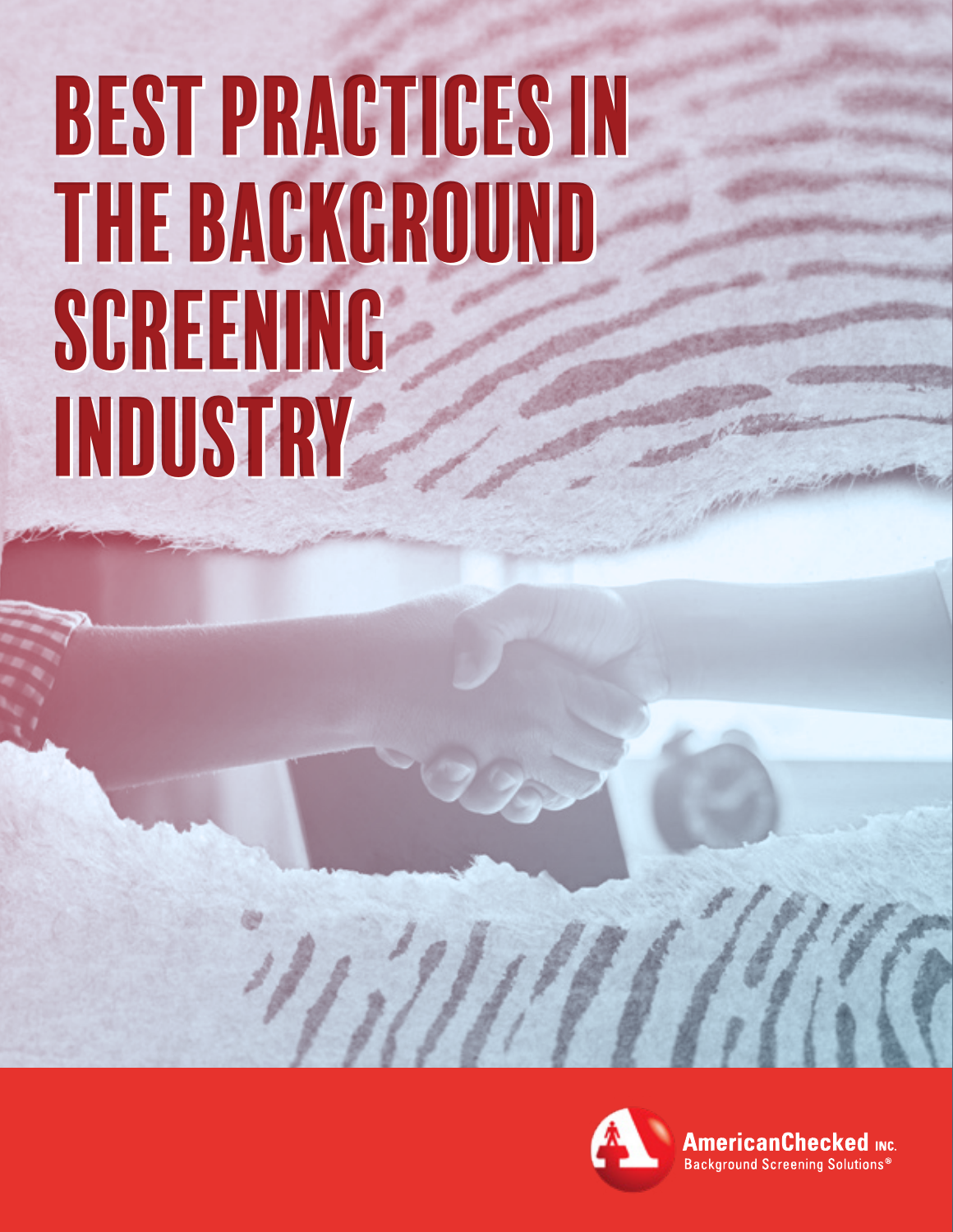

Hiring a new employee or volunteer is an essential function of any organization. Protecting company assets while safeguarding clients, co-workers and the public are paramount. Every hiring or staffing decision is a critical investment employers must make, often with limited information.

The best practices presented in this guide are intended to outline safe, compliant industry standards that can assist in finding suitable applicants or volunteers who will make a positive contribution to your organization.

Stated briefly, responsible hiring practices should reflect practical procedures that will help employers and organizations make hiring decisions that:

- Comply with the **[EEOC Guidance](https://www.ftc.gov/news-events/blogs/business-blog/2014/03/ftc-eeoc-offer-fcra-411)** and limit liability under Title VII of the Civil Rights Act and state and local anti-discrimination laws;
- Comply with the **[Fair Credit Reporting Act](https://www.ftc.gov/enforcement/statutes/fair-credit-reporting-act) [\(FCRA\)](https://www.ftc.gov/enforcement/statutes/fair-credit-reporting-act)**; the Driver Privacy Protection Act (DPPA), all applicable state and federal laws and
- Minimize the risk of liability from hiring an unfit employee or volunteer.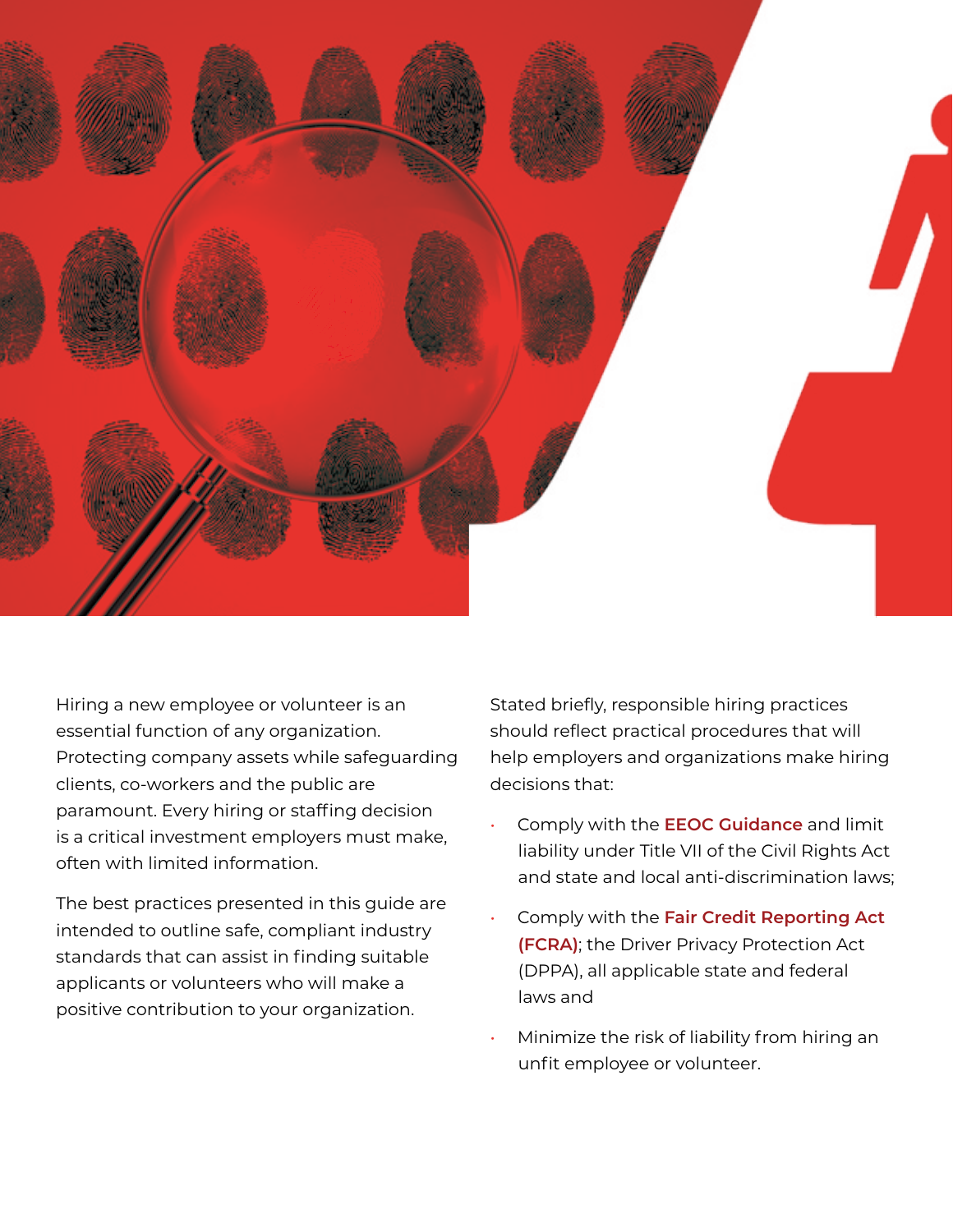#### **Best Practice 1: PII**

Personal Identifying Information (PII) should always be protected. Industry standards suggest refraining from emailing or faxing PII due to data security issues. If the Social Security Number is printed on a report, **a minimum of 4 digits should be masked or truncated.**

### **Best Practice 2: Searching for Criminal Activity**

The *Criminal Track Record* is considered the gold standard when conducting a criminal record search. This is the preferred method to conduct a criminal record search because we are relying on objective information found in the Address Locator Report. If the applicant has done anything he/she does not want the hiring official to know, it will most likely not be included on the resume or application. The Criminal Track Record can potentially uncover criminal activity that otherwise may have been overlooked based on applicant provided information.

- Social Security Number Verification and Address Locator Report identifies where the individual has resided in the past 7 or 10 years
- County court search is performed at every county the individual has lived during the past 7 or 10 years – regardless of where or how many counties

• All names associated with the SSN as well as any aliases provided are searched

#### **Best Practice 3: Reviewing the Criminal Record**

When reviewing the criminal record, only convictions and pending prosecutions should be considered. And, you should consider only those convictions that are relevant to the job in question and are recent enough to indicate significant risk.

Arrests that are not subject to active prosecution should only be considered with extreme care. In states that do allow consideration of any arrests whatsoever, the state law must be followed.

#### **Best Practice 4: Evidence of Rehabilitation**

When reviewing a criminal record, consider evidence of rehabilitation. Industry guidelines recommend giving every candidate the opportunity to present evidence of rehabilitation which the employer should consider carefully before making a hiring decision.

#### **Best Practice 5: Timeliness**

All criminal record information should be updated to ensure that it is current, and all charges related to a single incident should be reported as a single entry.

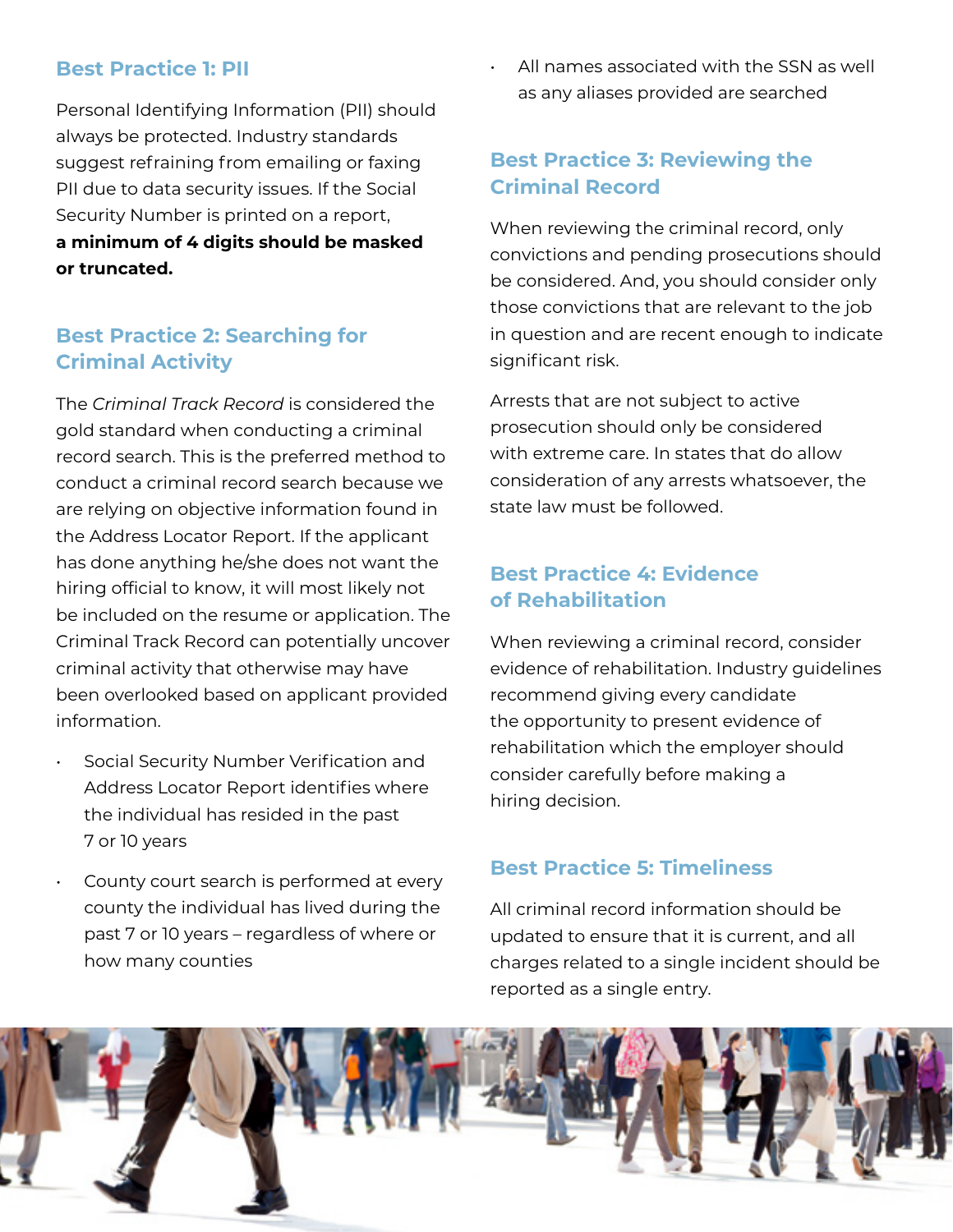#### **Best Practice 6: Database v. Live Search**

Current industry guidelines recommend criminal record searches being conducted by an experienced researcher at the appropriate courthouse vs relying on a database.

If a database is used, it is recommended that it only be used as a "pointer file" or in conjunction with other live criminal searches. It should NEVER be used as a stand-alone or single component. While current multijurisdictional databases contain millions of records (often 950 million or more), *no single, national database* exists that contains all criminal records in the U.S. These databases include only those records from various government and law enforcement entities that have been made available for purchase, can be obtained through public access and/ or are from an in-house historical database.



#### **Best Practice 7: Database Accuracy**

As noted above, online databases are not always accurate or current. All information from online databases should be confirmed with the original source to ensure maximum possible accuracy. We stress this practice

> because it has become one of the more problematic areas for employers.

## No single, national database exists that contains all criminal records in the U.S.

Use of national criminal databases through third parties requires careful consideration and compliance with the FCRA, which governs the provision of information in consumer reports (commonly known as background screening reports). Information obtained from databases should be verified by researching official court records.

#### **Best Practice 8: Use of a Qualified CRA**

Consumer Reporting Agencies (CRAs) are not created equally. Best practice recommends using a CRA that has been accredited by the Professional

Background Screening Association and whose staff is, at minimum, FCRA certified.

Subject to the regulations of the FCRA, the CRA should be well versed on the impact that local, state and federal laws have on the hiring and employment screening process. All U.S. based industries must abide by the FCRA, so it makes sense to use an accredited provider that offers FCRA-governed solutions. Of course, it is always recommended that employers consult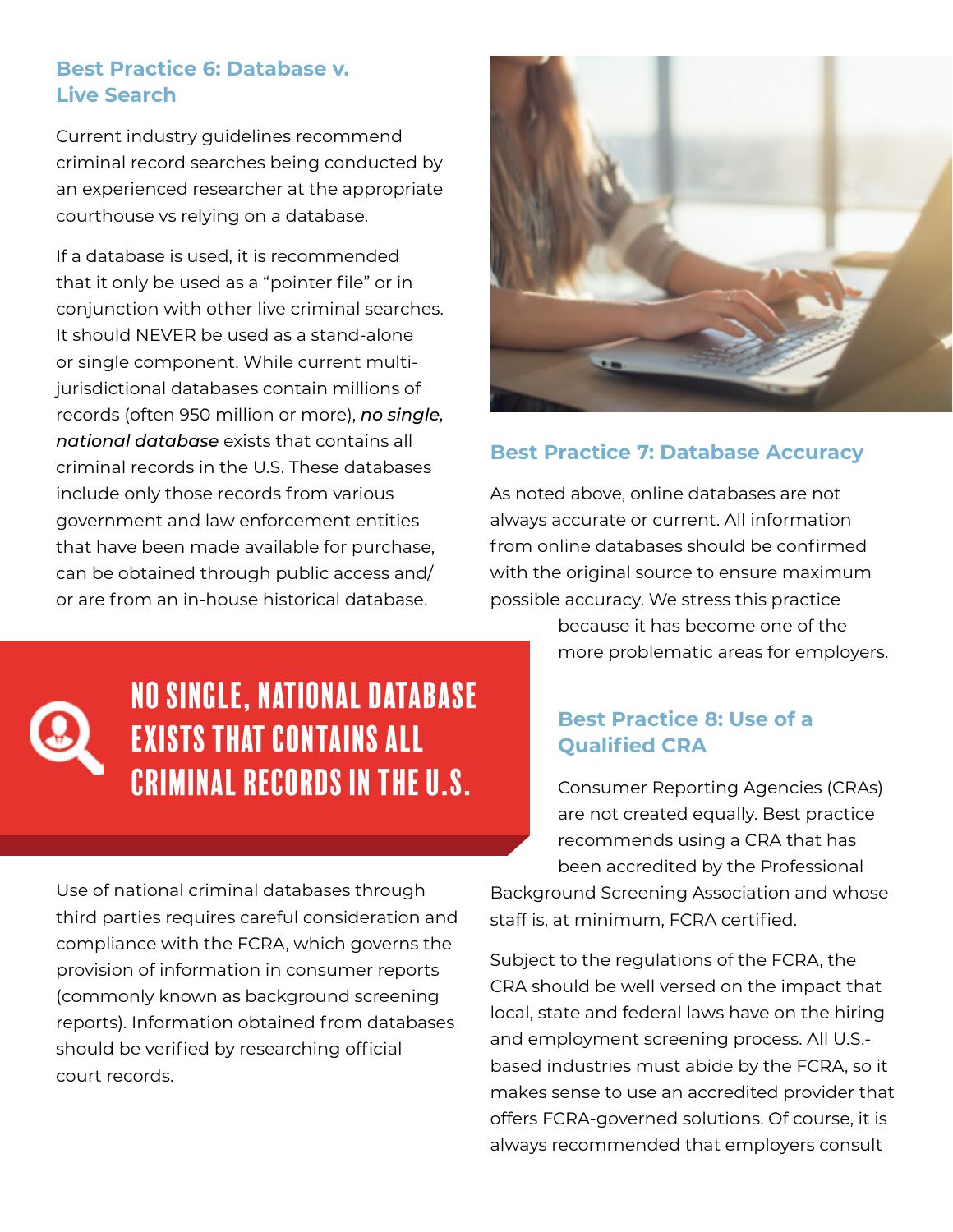their legal counsel regarding local, state and federal laws and related employment matters.

#### **Best Practice 9: Use of Disclosure and Authorization and Summary of Rights**

To be in compliance with the FCRA, the employer should provide a **[Disclosure and](https://www.consumer.ftc.gov/articles/pdf-0096-fair-credit-reporting-act.pdf)  [Authorization](https://www.consumer.ftc.gov/articles/pdf-0096-fair-credit-reporting-act.pdf)** in a stand-alone document which consists solely of the Disclosure. This document must be signed by the applicant/ current employee prior to the company ordering a background screening report from a CRA. Additionally, the employer should give each individual a copy of the Summary of Rights.

#### **Best Practice 10: Consumer Rights**

To be in compliance, employers should provide applicants with a prompt and convenient method of challenging the information provided on the background screening report. The CRA should provide access to the employer of both Pre- and Post-Adverse Action Letters.

#### **Best Practice 11: Job-Related Products**

Job-related products might include MVRs or Employment

Credit Reports. Important to remember is that the **[EEOC Guidance](https://www.eeoc.gov/enforcement-guidances-and-related-documents)** should always be kept in mind during the screening process. For instance, an Employment Credit Report should only be ordered for those positions with fiduciary responsibilities and these should be outlined in the job description. With regard to MVRs, it is recommended that this product be ordered for

those with a driving component within the job description.

#### **Best Practice 12: Scope of Service**

If international background screening services are required, the employer should know where and how the information is obtained as well as the appropriate search criteria which differ from country to country.

#### **Best Practice 13: Verification/ Reference Services**

Industry guidelines include going beyond basic, past employment verification to also include professional/personal references as well as education verification. For those in

When looking for a partner in screening who will be conducting verifications, always vet their standard process of making contact with references.

management, a US Wage & Earnings Report is often used in the screening process. The verification/reference process allows the employer to consider application/resume veracity as well as direct field input.

Current industry practice calls for the CRA to make a minimum of 3 attempts over 3 days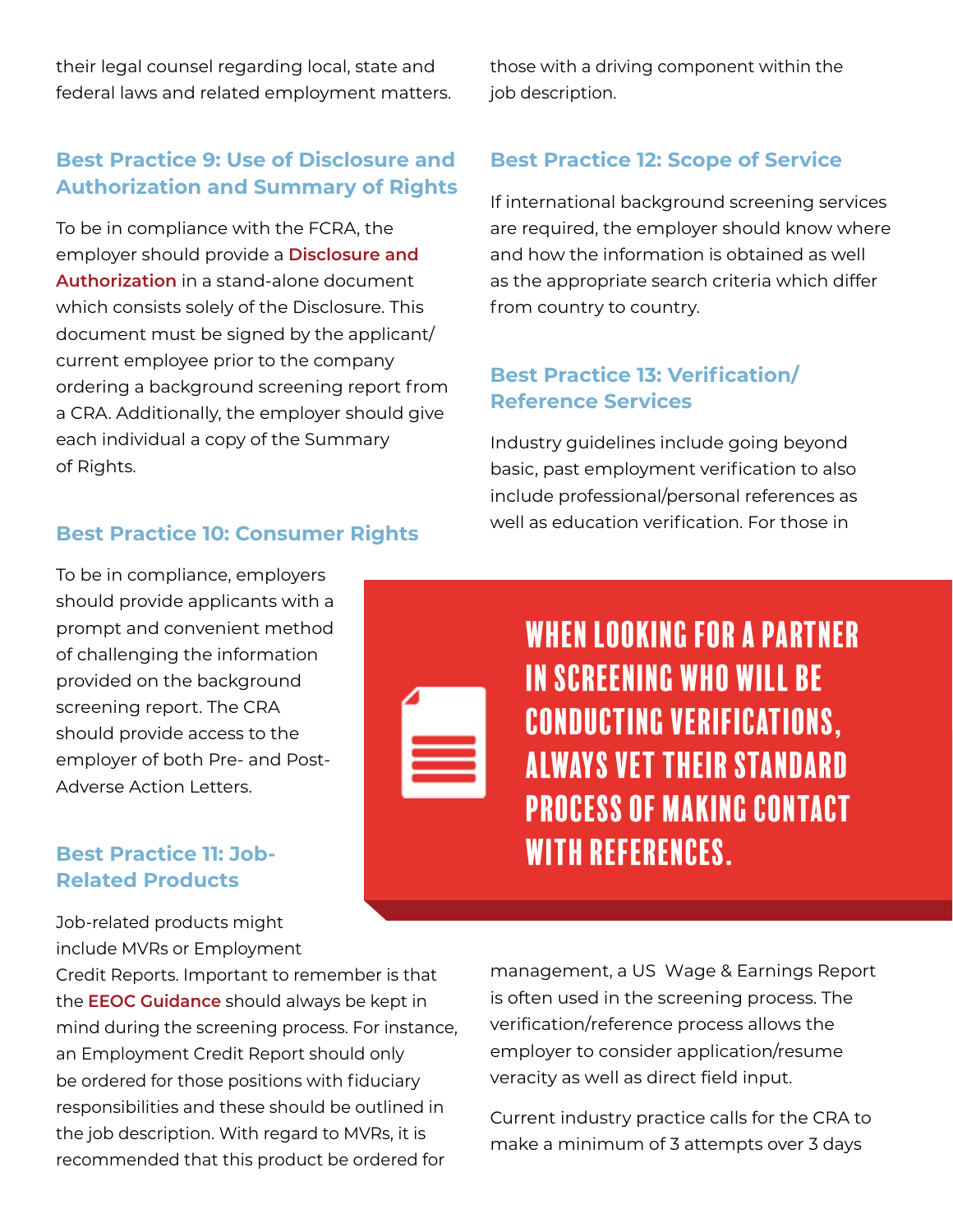to contact the individual reference; however, there are those CRAs that double and even triple the number of attempts before closing the case.

#### **Best Practice 14: Fast Isn't Always Best**

How quickly a background screening report is delivered is contingent on many factors such as whether a live search at the courthouse is being conducted or if a database is being searched. Was a "hit" uncovered that must be further researched to "ensure maximum possible accuracy"? Was a Mercy of Court being accessed? Typically, turnaround is 24-72 hours.

### **Best Practice 15: No Single Tool Exists To Effectively Search Criminal Record History**

A series of overlapping tools must be utilized to conduct a thorough search.

#### **Listing of Selected Criminal Record Options**

**• County Criminal Record**

A county courthouse is the best source for the most recent information on a case which includes criminal convictions involving felonies and misdemeanors.

**• Statewide Criminal Record**

This report lists criminal convictions involving felonies and misdemeanors as made available by the state. Information varies among states regarding arrests resulting from non-convictions. However, not all states offer a statewide criminal search.

#### **• Nationwide Criminal Database/Multi-State Sex and Violent Offenders Report**

The Nationwide Criminal Database is a powerful, high-speed, multi-jurisdictional search of state and county criminal record databases. Information includes felonies and some misdemeanor records (varies by state) from numerous sources including: Departments of Correction, court administrations, law enforcement agencies and prison files.

This search should also include the Multi-State Sex and Violent Offenders Report. This database contains currently registered violent and sex offenders with felony conviction records. The data has been compiled from violent and sex offender registries in 50 states, D.C., Guam and Puerto Rico.

Please note: This product should be used in conjunction with a county or statewide criminal record search for due diligence purposes.

#### **• Federal Criminal Record**

This search provides federal criminal records in any U.S. District court. For the most part, a Federal Criminal Record reports such offenses as money laundering, kidnapping, interstate drug trafficking, violation of civil rights, etc.

#### **• County Civil Upper and Lower**

These searches are for uncovering civil filings from an upper and/or lower court based on the city and county submitted. Results may include cause of action, disposition or current status as well as any details about the case and litigants involved.